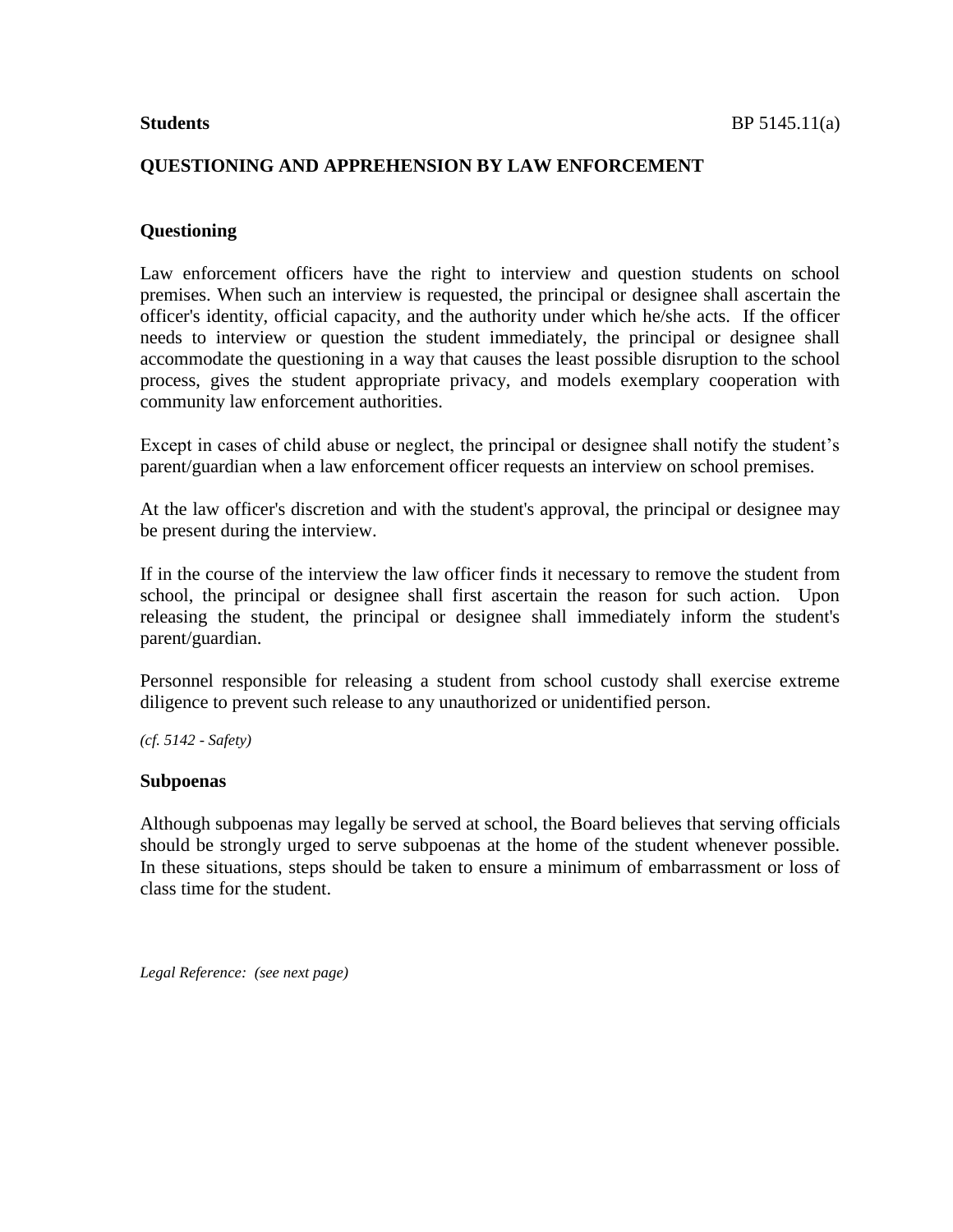## **QUESTIONING AND APPREHENSION BY LAW ENFORCEMENT** (continued)

*Legal Reference:*

*EDUCATION CODE 44807 Duty concerning conduct of pupils 48264 Arrest of truants 48265 Delivery of truant 48902 Notice to law authorities 48906 Release of minor pupil to peace officers; notice to parent, guardian or relative 48909 Narcotics and other hallucinogenic drugs (re arrest) PENAL CODE 830-832.8 re peace officers 833-851.85 re arrests 1328 Service of subpoena CODE OF REGULATIONS, TITLE 5 303 Duty to remain at school People v. Burton (1971) 6 Cal. 3d 375 In re Donaldson 269 Cal. App. 2d 509 Baines v. Brady 122 Cal. App. 2d Supp. 957, 960 In the matter of Paul P., 85 Daily Journal D.A.R. 2594 ATTORNEY GENERAL OPINIONS 32 Ops. Cal. Atty. Gen. 46 (1958) 34 Ops. Cal. Atty. Gen. 93 (1959) 54 Ops. Cal. Atty. Gen. 96 (1971)*